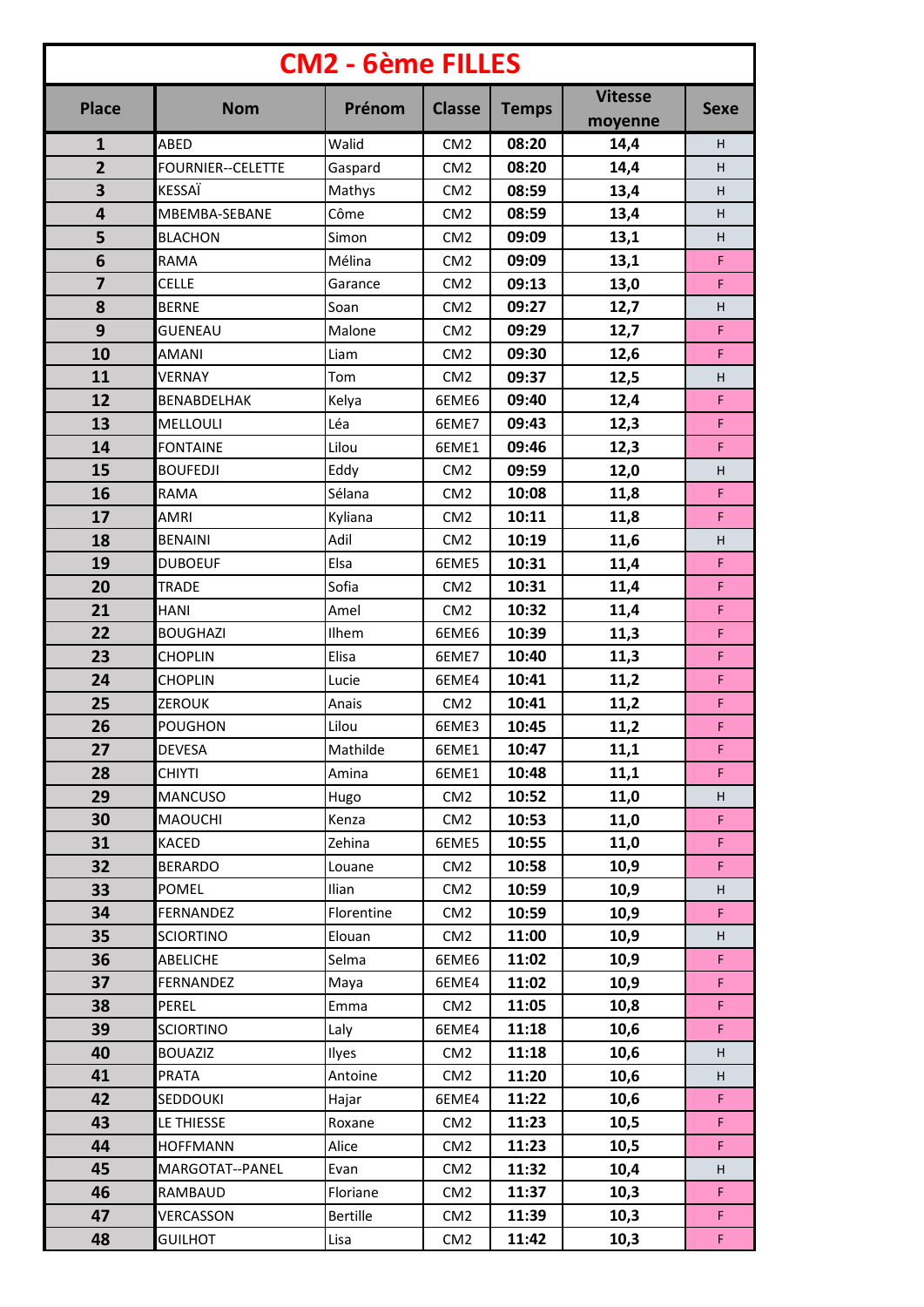| 49  | <b>FAUVET</b>     | Maëlys      | 6EME6           | 11:43 | 10,2 | F. |
|-----|-------------------|-------------|-----------------|-------|------|----|
| 50  | MELEY             | Lise        | 6EME3           | 11:44 | 10,2 | F. |
| 51  | <b>ZERIFI</b>     | Lilia       | 6EME6           | 11:49 | 10,2 | F. |
| 52  | ERBA              | Nathanaël   | CM <sub>2</sub> | 11:56 | 10,1 | H  |
| 53  | <b>DUCCESCHI</b>  | Océliane    | 6EME4           | 12:02 | 10,0 | F. |
| 54  | <b>MERLE</b>      | Faustine    | 6EME3           | 12:06 | 9,9  | F. |
| 55  | <b>OTHMAN</b>     | Lilah       | 6EME5           | 12:07 | 9,9  | F. |
| 56  | ROZIER--LUNETTA   | Aron        | CM <sub>2</sub> | 12:18 | 9,8  | H  |
| 57  | <b>KANTE</b>      | Minéa       | 6EME4           | 12:21 | 9,7  | F. |
| 58  | <b>MEFTAH</b>     | Mélissande  | CM <sub>2</sub> | 12:21 | 9,7  | F. |
| 59  | <b>DUNY</b>       | Léa         | 6EME3           | 12:22 | 9,7  | F. |
| 60  | TOMASZEWSKI       | Jeanne      | 6EME4           | 12:27 | 9,6  | F. |
| 61  | <b>GOKTEPE</b>    | Adam        | CM <sub>2</sub> | 12:40 | 9,5  | H  |
| 62  | <b>TOURECHE</b>   | Sofia       | 6EME1           | 12:45 | 9,4  | F. |
| 63  | <b>BEN ALLALA</b> | Jasmine     | 6EME3           | 12:53 | 9,3  | F. |
| 64  | <b>GIULIANA</b>   | Malorie     | 6EME3           | 12:58 | 9,3  | F. |
| 65  | GUEZZOU           | Aya         | 6EME7           | 12:59 | 9,2  | F. |
| 66  | SEDDOUKI          | Amel        | 6EME4           | 13:02 | 9,2  | F. |
| 67  | <b>MASSON</b>     | Louise      | 6EME1           | 13:03 | 9,2  | F. |
| 68  | AKLIR             | Lina        | 6EME6           | 13:03 | 9,2  | F. |
| 69  | <b>ACHARD</b>     | Naël        | CM <sub>2</sub> | 13:04 | 9,2  | H  |
| 70  | SALERNO           | Noé         | CM <sub>2</sub> | 13:05 | 9,2  | H. |
| 71  | LAM               | Yacine      | 6EME7           | 13:13 | 9,1  | F. |
| 72  | SAULNIER--RICHIER | Tom         | CM <sub>2</sub> | 13:14 | 9,1  | H  |
| 73  | EL HLAISSI        | Majda       | 6EME5           | 13:22 | 9,0  | F. |
| 74  | <b>GUILHOT</b>    | Gabriel     | CM <sub>2</sub> | 13:26 | 8,9  | H  |
| 75  | CAMGÖZ            | Fadime      | 6EME6           | 13:29 | 8,9  | F. |
| 76  | <b>UYSAL</b>      | Cigdem      | 6EME3           | 13:30 | 8,9  | F. |
| 77  | ARDIÇ             | Fani        | 6EME5           | 13:31 | 8,9  | F. |
| 78  | <b>NEZZAR</b>     | Néhila      | 6EME5           | 13:37 | 8,8  | F. |
| 79  | ET-TALY           | Nourelhouda | 6EME1           | 13:41 | 8,8  | F. |
| 80  | <b>AMOROS</b>     | Charline    | 6EME5           | 13:42 | 8,8  | F. |
| 81  | <b>FERCHICHI</b>  | Ferass      | CM <sub>2</sub> | 13:54 | 8,6  | H  |
| 82  | <b>BADOUX</b>     | Ayline      | CM <sub>2</sub> | 13:55 | 8,6  | F. |
| 83  | <b>DONABEDIAN</b> | Titiana     | 6EME6           | 13:59 | 8,6  | F. |
| 84  | HATIMOU           | Mariana     | 6EME4           | 14:06 | 8,5  | F. |
| 85  | <b>YILDIZ</b>     | Nacyié      | CM <sub>2</sub> | 14:21 | 8,4  | H  |
| 86  | <b>BOGUI</b>      | Jessica     | CM <sub>2</sub> | 14:27 | 8,3  | F. |
| 87  | <b>ACHARD</b>     | Ilan        | CM <sub>2</sub> | 14:39 | 8,2  | H  |
| 88  | <b>GILLIER</b>    | Fantine     | 6EME6           | 14:55 | 8,0  | F. |
| 89  | <b>KURUDERE</b>   | Medine      | 6EME1           | 15:12 | 7,9  | F. |
| 90  | <b>TOURECHE</b>   | Assia       | 6EME6           | 15:13 | 7,9  | F. |
| 91  | CAPA              | Seyzanur    | 6EME1           | 15:15 | 7,9  | F. |
| 92  | LA MONICA         | Fiona       | 6EME2           | 15:27 | 7,8  | F. |
| 93  | SANTORO           | Mehdyna     | 6EME2           | 15:32 | 7,7  | F. |
| 94  | COLMONT           | Mélany      | 6EME2           | 15:41 | 7,7  | F. |
| 95  | <b>TERMINI</b>    | Lucilia     | CM <sub>2</sub> | 15:42 | 7,6  | F. |
| 96  | GUEZZOU           | Mina        | 6EME7           | 16:19 | 7,4  | F. |
| 97  | ANGELOVA          | Aleina      | 6EME1           | 16:57 | 7,1  | F. |
| 98  | <b>GENTILE</b>    | Maéva       | 6EME7           | 17:00 | 7,1  | F. |
| 99  | <b>BOUCHOUL</b>   | Elina       | CM <sub>2</sub> | 17:04 | 7,0  | F. |
| 100 | ONAT              | Betül       | 6EME5           | 17:05 | 7,0  | F. |